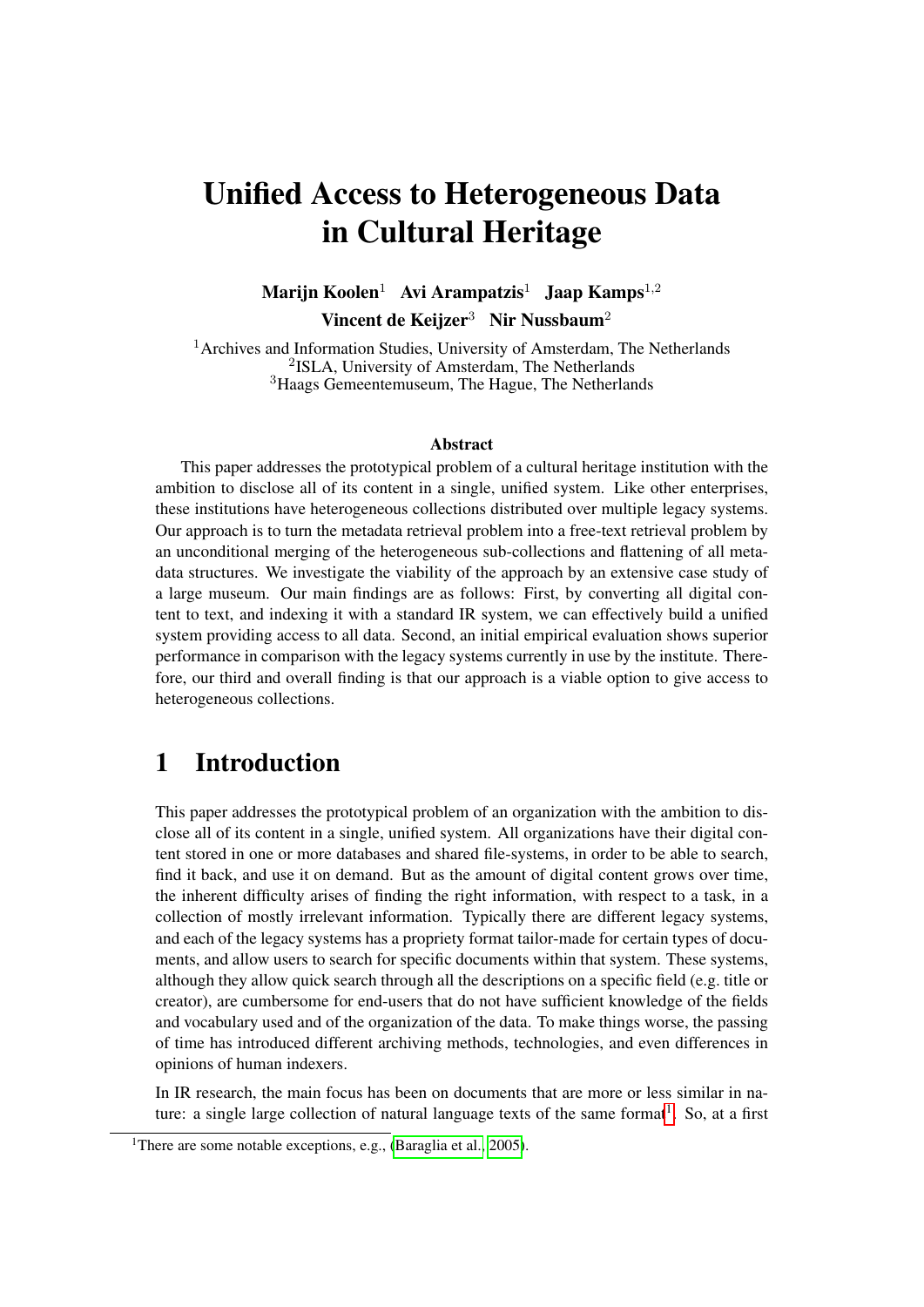glance, traditional IR techniques cannot be straightforwardly applied on the digital collections of most institutions and companies for a number of reasons. First, there is no single collection but rather several collections, residing in several different systems and locations; there is no single system that can access everything. Second, documents are in various formats (e.g., propriety formats, plain text, MS Word, PDF, HTML), languages, and some of them may even not contain natural language but fielded descriptions, with terms selected from controlled vocabularies. In short, the total volume of stored data is *fragmented* over different database systems or file-systems, and it is *heterogeneous* in nature.

The paper proposes an IR approach to the problem of providing unified access to heterogeneous data, by simply treating all content as free text and applying the powerful methods of text retrieval. This approach raises the following two main questions:

- 1. Is a full-text IR solution suitable for unified access to all data and metadata?
- 2. If yes, how does the effectiveness of such a system compare to that of existing, separate, tailor-made expert systems?

In order to answer these questions we conducted an extensive case study based on the realistic context of an existing *cultural heritage institution* (CHI). The aforementioned problems are typical for a CHI with the ambition to disclose its digital content to external users: it is faced with several types of descriptions and types of documents (multimedia), accessible from several systems with different interfaces and different formats for storing their content. In short, cultural heritage data collections are fragmented and heterogeneous in nature, as well. Our case study uses the combined data of a large museum. As a first step, we modified a typical full-text IR system and loaded up all museum's data and metadata, flattening any existing structure (e.g., fields, links across documents, etc.) We created a test set of information requests targeting known-items in the collections, and experimented with the system. Although our case study focuses on cultural heritage, the problems to provide unified access to heterogeneous data is much broader, and our findings may also directly apply to other *enterprise search* scenarios [\(Hawking, 2004;](#page-13-1) [Fagin et al., 2003;](#page-13-2) [Hawking](#page-14-0) [et al., 2002\)](#page-14-0).

The rest of this paper is organized as follows. Section [2](#page-1-0) provides background on culturalheritage descriptions and metadata formats. Section [3](#page-3-0) focuses on the data and current database retrieval systems of the museum used in the case study. In Section [4](#page-5-0) we describe the baseline version of a unified system. Next, in Section [5,](#page-7-0) we conduct a comparative evaluation of the unified system and the legacy systems. Finally, conclusions are drawn in Section [6.](#page-12-0)

## <span id="page-1-0"></span>2 Cultural-Heritage Descriptions

Cultural heritage institutions have one or more systems to store information about the objects in their collection. Apart from these systems containing descriptions, there is often a file-system where documents are stored containing information on the day-to-day business like: questions from visitors, paperwork on acquisition, preservation and provenance of objects, press articles, etc. This is another vital part of the digital content of cultural heritage institutions, often providing context for the more bare resource descriptions.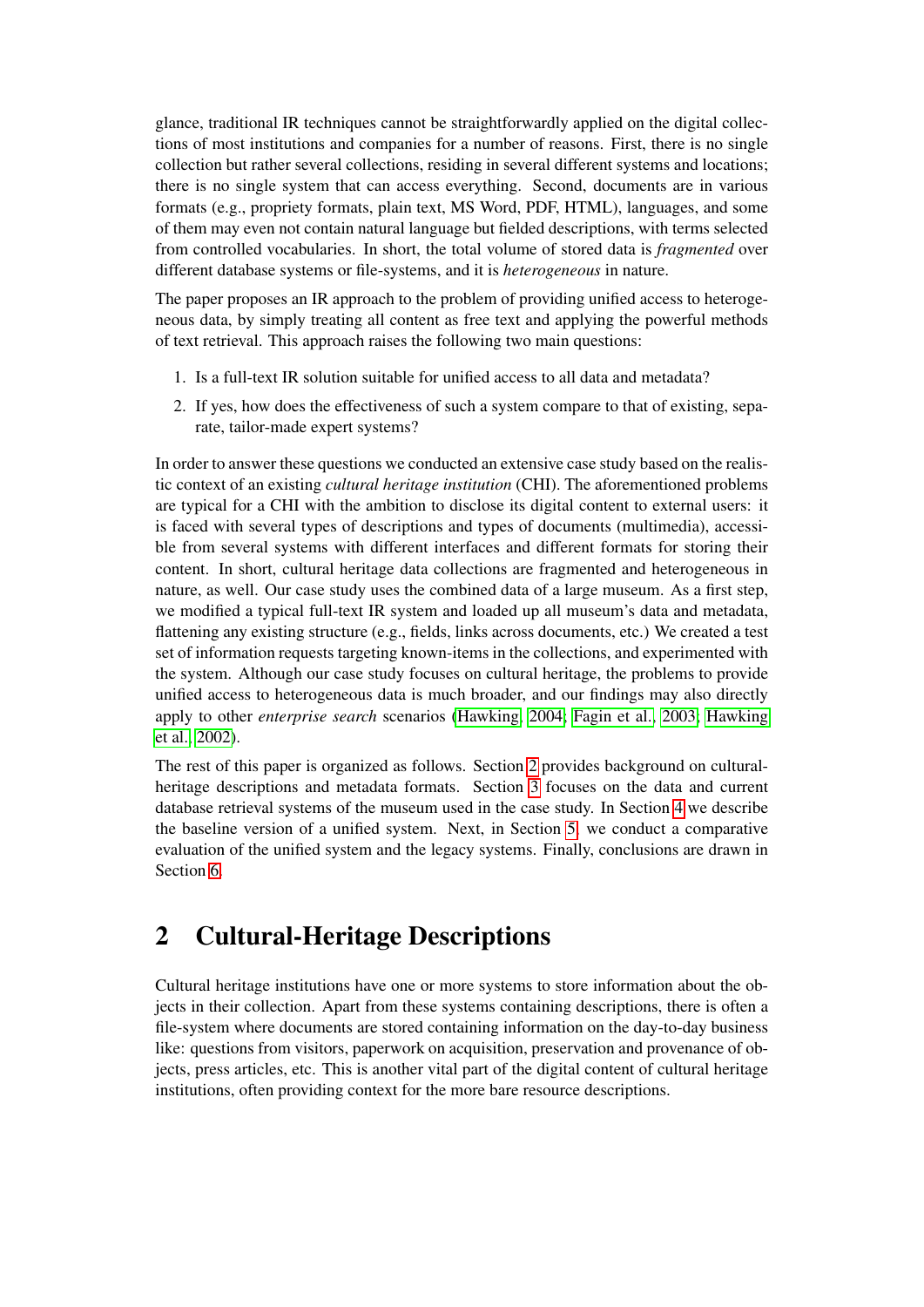#### 2.1 Descriptions Preserve Resources

One aim of describing resources is to preserve them. For example, in a museum, many resources are fragile and deteriorate through handling and exposure to light. By providing information about resources, e.g. date of last restoration, descriptions reduce the need to get resources out of their often specially constructed storage.

In CHIs, detailed descriptions are made for many different resources. Books, pamphlets, paintings, sculptures, clothing, jewelry, coins, persons, events, all have their own characteristics. Books have authors and a certain number of pages, whereas coins and ballroom dresses obviously have not. But what they do share is that they have spatial dimensions and are made of a certain type of material. However, events have no width and are not made out of any material.

Clearly, there is no universal set of characteristics to capture all the different aspects of different objects and phenomena. Therefore, *metadata* schemes have been made for descriptions of a certain type, like EAD [\(Pitti, 1999\)](#page-14-1) for archival descriptions, MARC [\(MARC,](#page-14-2) [2006\)](#page-14-2) for bibliographic descriptions or CRM [\(CIDOC, 2006\)](#page-13-3) for museum object descriptions. A metadata scheme for archival descriptions, has elements that cannot be used for object descriptions. But there are several different schemes in use across CHIs. One institution might create descriptions that are not in accordance with the metadata scheme used by another similar institution.

### 2.2 Descriptions Provide Access to Resources

Due to the lack of descriptor uniformity, systems containing descriptions are not directly interoperable [\(Iannella and Waugh, 1997;](#page-14-3) [Dempsey and Heery, 1998\)](#page-13-4). But the descriptions are meaningful and can be unique identifiers of a resource. Without their descriptions, resources will inevitably get lost in the countless depots that contain them.

An initiative to make descriptions interoperable is the Dublin Core Metadata Initiative [\(DCMI, 2006\)](#page-13-5). Its aim is to provide a set of metadata elements usable for many different resources. However, this set only contains the most used and common fields. It only provides a shallow layer on top of the more specific detailed descriptions underneath. [Sokvitne](#page-14-4) [\(2000\)](#page-14-4) studied the effectiveness of Dublin Core metadata in retrieval. Results showed that the metadata descriptions were nearly useless for retrieval because the quality of the metadata descriptions was poor. However, in the research of Sokvitne, the metadata was used to retrieve the actual data that was described by the metadata descriptions. In our case, the metadata descriptions itself is what we want to retrieve. The resources described are mostly physical objects, and we are interested in the information in the descriptions. Employees in CHIs are trained in making these descriptions. They don't add these description as an afterthought. Describing resources is their main work, plausibly leading to description of much higher quality.

Due to large scale projects in recent years [\(DigiCULT, 2005\)](#page-13-6), digitization of large cultural heritage collections has matured, making the disclosure of this information a goal in itself. The main problem with disclosing multi-faceted cultural heritage information is that the current expert system in service usually provides no way to access all information in a unified way. Every collection has its own system, with few experts knowing how to really use it effectively.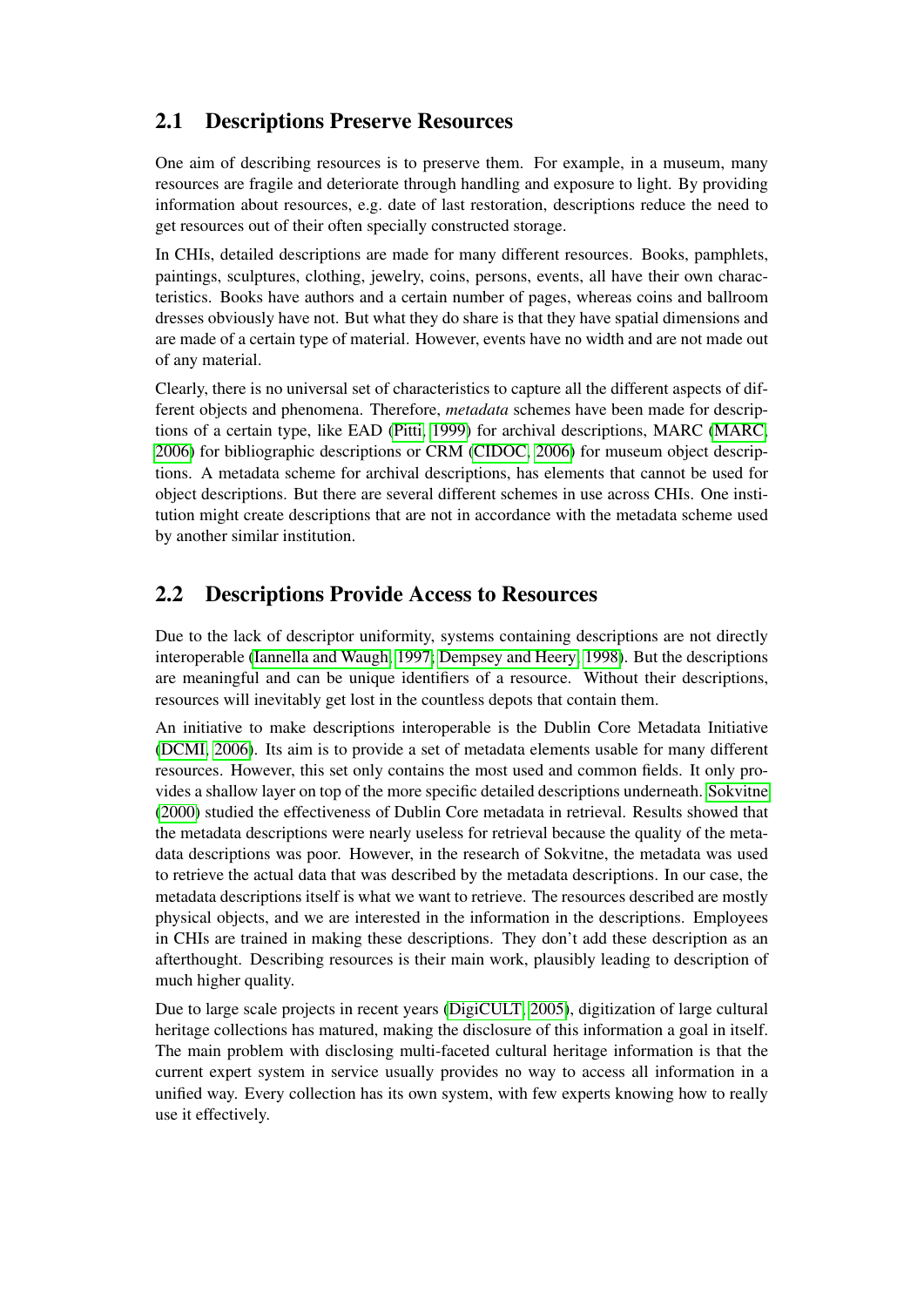| creator<br>title and description (word)<br>title (term)<br>term type<br>subject<br>description<br>publisher<br>contributor | source<br>language<br>relation<br>coverage<br>combined names<br>combined text fields<br>object number<br>documentation title | routine executor.<br>record number<br>date input<br>edit date |
|----------------------------------------------------------------------------------------------------------------------------|------------------------------------------------------------------------------------------------------------------------------|---------------------------------------------------------------|
| start date<br>end date<br>resource type<br>format                                                                          | <i>exhibition</i><br>people<br>outgoing loan number<br>reproduction reference                                                |                                                               |
| Description<br>Select the access point you want to search                                                                  |                                                                                                                              |                                                               |

Figure 1: An example description from Kroniek's museum module (partial view).

# <span id="page-3-0"></span>3 Case Study: A Cultural Heritage Institution

As a case study, we consider the combined descriptions of a large museum, the *Gemeentemuseum, Den Haag*. [2](#page-3-1) This museum is a excellent case study, since its combined descriptions cover all three traditions of cultural heritage:

- 1. It is a museum, with 116,846 detailed descriptions of museum objects.
- 2. It is a library, with 277,870 bibliographic descriptions for books, articles, multimedia objects, and others.
- <span id="page-3-2"></span>3. It is an archive, with 728,710 process-related descriptions of activities involving museum objects such as the acquisition, presentation, storage, preservation, loan, or use in expositions.

The descriptions are created, stored and can be retrieved using several separate modules of *Kroniek*, a database management system specifically designed for archives, libraries, and museums. Each module allows the users to search on a specific field of the descriptions (see figure [3\)](#page-3-2). As the figure shows, there are a large number of fields to choose from, which is useful when the user is looking for something very specific and knows which field to use. But the user doesn't always have this knowledge, and may not understand what the fields mean and how they are related. In that case, fielded search might require a lot of trial and error before a satisfactory result is given. Even for expert users, the enormous number of fields, many of which are rarely used, is off-putting.

<span id="page-3-1"></span><sup>2</sup> The *Gemeentemuseum* is most famous for its collections of modern art, prints and poster, fashion, and musical instruments. See, e.g., [http://en.wikipedia.org/wiki/Municipal](http://en.wikipedia.org/wiki/Municipal_Museum_The_Hague) Museum The Hague or [http:](http://www.gemeentemuseum.nl) [//www.gemeentemuseum.nl](http://www.gemeentemuseum.nl).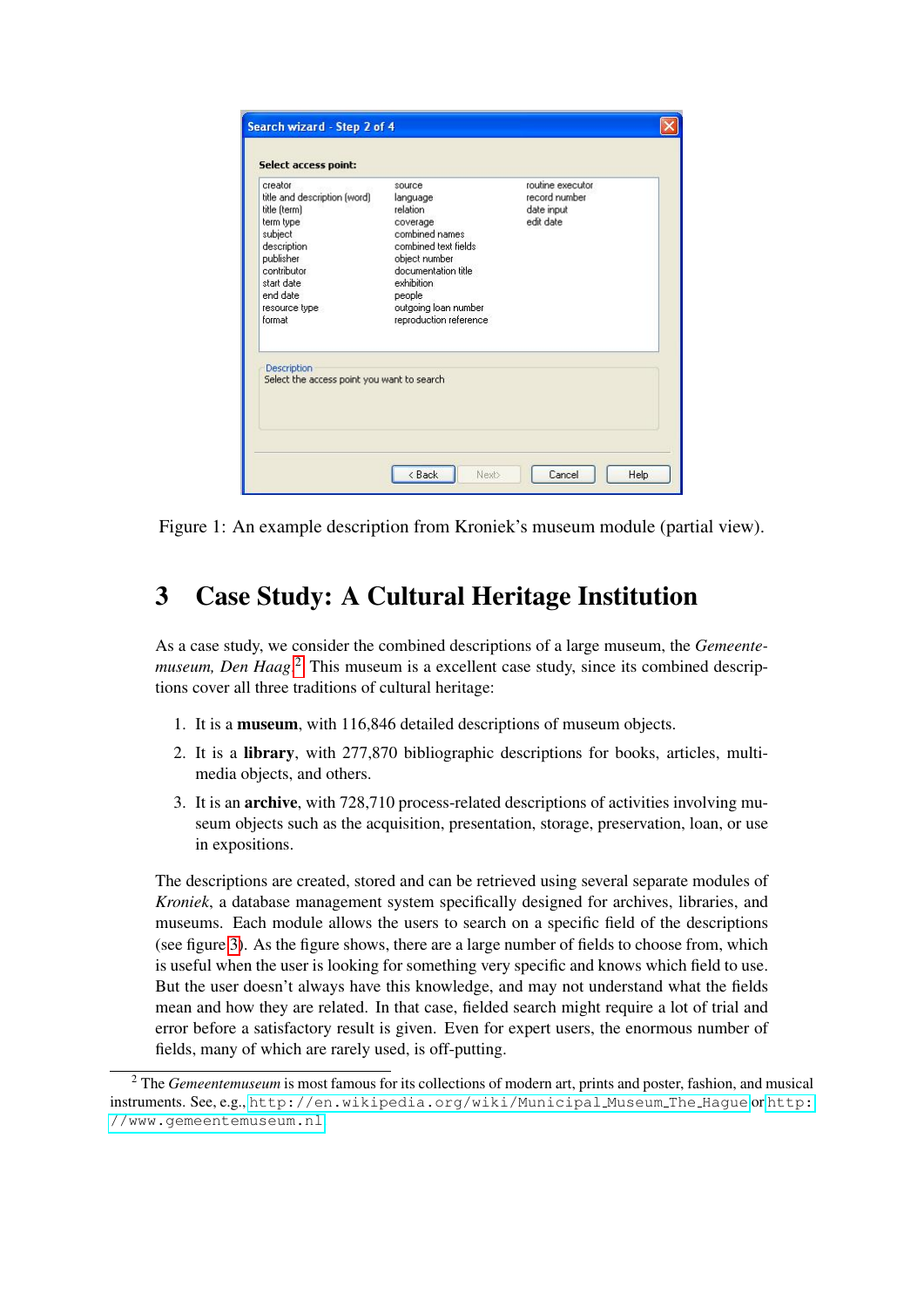|            |             | Average   |                   |  |
|------------|-------------|-----------|-------------------|--|
| Module     | # documents | doc. size | # fields per doc. |  |
| 1. Museum  | 116,846     | 1,417     | 32.83             |  |
| 2. Library | 277,870     | 745       | 17.30             |  |
| 3. Archive | 728,710     | 769       | 21.04             |  |
| 4. Other   | 29,124      | 4,559     |                   |  |
| $1+2+3$    | 1,123,426   | 831       | 21.34             |  |
| $1+2+3+4$  | 1,152,550   | 925       |                   |  |

<span id="page-4-0"></span>Table 1: Average size and number of fields per document.

Added to the descriptions, there are 29,124 MS-Word files consisting of press releases, letters on loans and acquisitions, internal communication and meeting notes among others. There are also a large number of PDF and HTML files, images, videos and audio files, but in this stage of the project we have only included the Word files in the test collection. These files form one of the problems in the museum. They contain a lot of interesting and important information, for both internal and external users. However, the file-systems allow search on the file-name only, and the legacy systems have no direct access to them. In some cases, the museum employees extend descriptions by adding links to relevant files on the file system, but these links have to be added manually. Adding links to all relevant files is too much work, and even with a link, a user cannot search on the content of these files.

As shown in Table [1,](#page-4-0) the document collection consists of more than 1 million descriptions from the 3 modules, and close to 30,000 Word files. The document sizes are in number of characters. The Word files are much bigger than the descriptions. The museum descriptions contain twice as much characters as the descriptions from the archive and library modules; they also contain more fields on average.

To be able to index and access the descriptions through one system, the descriptions were exported from their respective modules in [XML](#page-14-5) [\(2006\)](#page-14-5). This allows us to maintain their structure and make them readable for other systems as well. The text was extracted from the Word documents using [AbiWord](#page-13-7) [\(2007\)](#page-13-7). A similar thing can be done for the other (text based) file types.

#### 3.1 Data Sensitivity and Access Rights

During the extraction process, a few important aspects of digital CHI data has come to light:

- Confidential vs. non-confidential data: some information of CHIs should not be shared with the general public, like security protocols, insurance values of museum objects, home addresses of employees, donors who wish to remain anonymous, etc. A separation has to be made between confidential, private or sensitive data, and other data.
- Internal communication vs. cultural heritage data: the file-system of the *Gemeentemuseum* has many press releases containing very interesting information on exhibitions, artists, styles and periods, but it also contains numerous documents concerning internal communication and other organisational data not directly related to cultural heritage.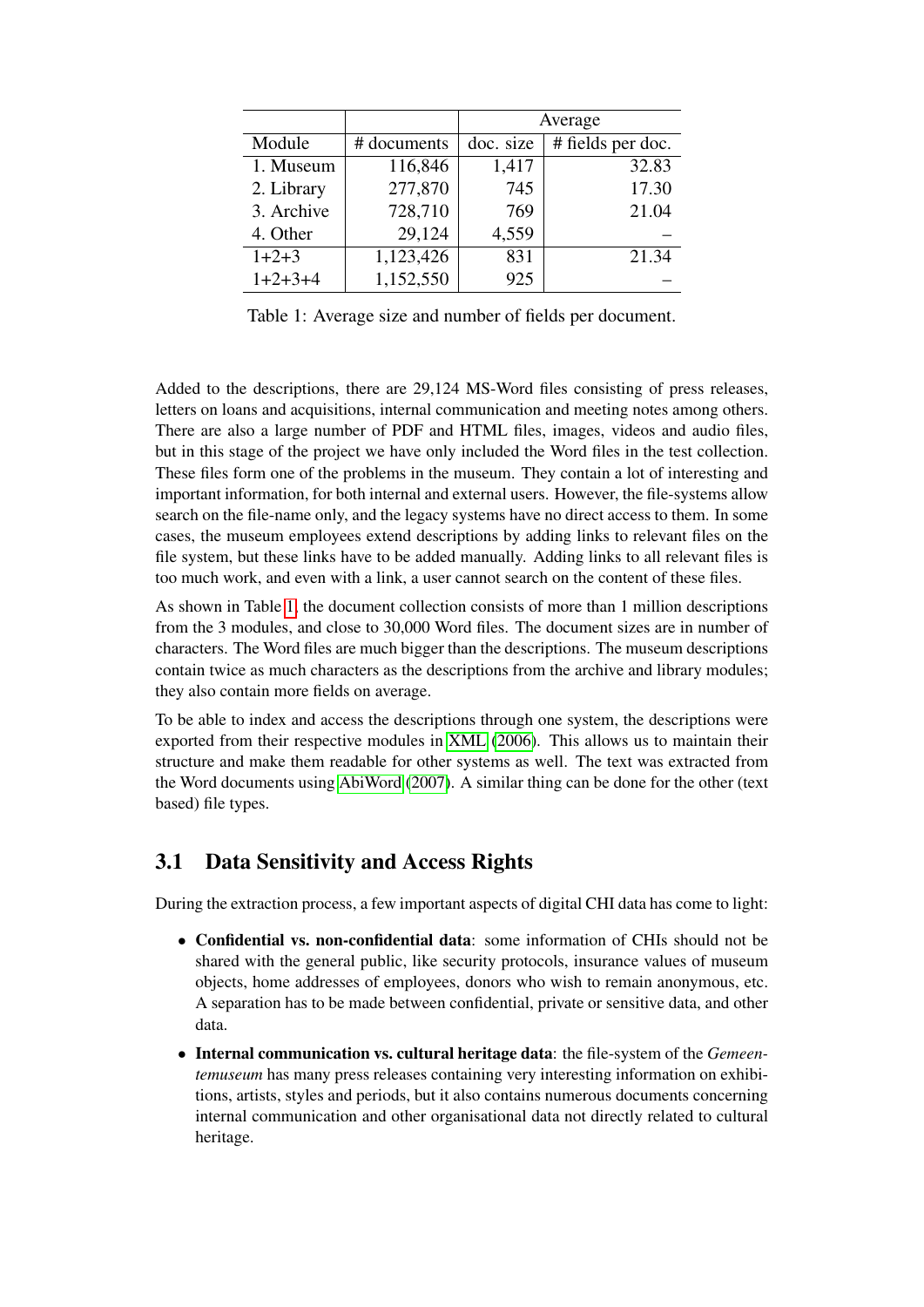Clearly, the confidential and organisational data cannot easily be separated from the "interesting" cultural heritage information.

As a case in point, after deciding to leave out the files and folders of the security department and financial administration, we asked the museum employees to compile a short list of questions to use as queries in our baseline system for which the correct answer should not be returned. One of the questions was: "What is salary of the director?" The correct answer was found at rank 1 in the result list. As a sanity check, it shows that our system seems to work properly, but the data separation problem requires further investigation before making the collection available to external users.

Instead of creating two collections, one for internal users only, and one for all users, we have created different roles for users, internal or external, and give access to the collection based on access rights. Internal users have access to all data, whereas external users only have access to data judged as non-sensitive by the *Gemeentemuseum*. This is a generic solution, which can be applied to different institutions as well. If the collection is extended to include information from other institutions, a specific role for access to the sensitive new data can be easily added, and the required role can be added to this data at indexing time.

We have masked certain fields in the descriptions containing sensitive information: insurance value, storage location, current location, and acquisition source. Furthermore, we have removed the archival descriptions that contain letters or e-mails from people asking questions about the museum from the public part of the collection. The reason for removing the latter is that these descriptions often contain the names, addresses and telephone numbers of people who may expect from the museum to treat their communication as confidential. There are 15,520 of these descriptions (2% of all the archival descriptions). For the MSword files, we made a similar distinction. There are three sets of files. One set of files with internal communication, which is judged as possibly incomplete and unreliable to provide to the general public. The second set of files contains correspondence between the museum and individuals or other museums, with many names, addresses and telephone numbers. These two sets, numbering 25,957 documents (89% of all word documents) are accessible only by the museum employees. The remaining set of  $3,169$  MS-word files (11%) form the public part of the collection. In the case of the *Gemeentemuseum*, these sets are identified by their location on the file-systems.

In this way, we end up with one collection of 2 different roles, internal or external, and 4 sub-collections: archive, library and museum descriptions, and MS word documents. The external role gives access to all descriptions apart from the information requests, and all the MS word documents that are linked to from the descriptions. The internal role gives access to the entire collection, including any MS word document from the file-systems.

# <span id="page-5-0"></span>4 CatchUp

For retrieval we use a standard version of [Lucene](#page-14-6) [\(2005\)](#page-14-6) to index the entire collection, because it is a widely available and often used system. Unlike [\(Graupmann et al., 2005\)](#page-13-8), where everything is converted to XML and semantically annotated, and which provides a complex query language, we index the extracted text from the MS-word files as plain text and only the content of the XML elements. The standard Lucene uses a vector space model for indexing and retrieval [\(Salton and McGill, 1983\)](#page-14-7), and has a simple keywordbased query language. The system, called *CatchUp*, is a primitive first version of a unified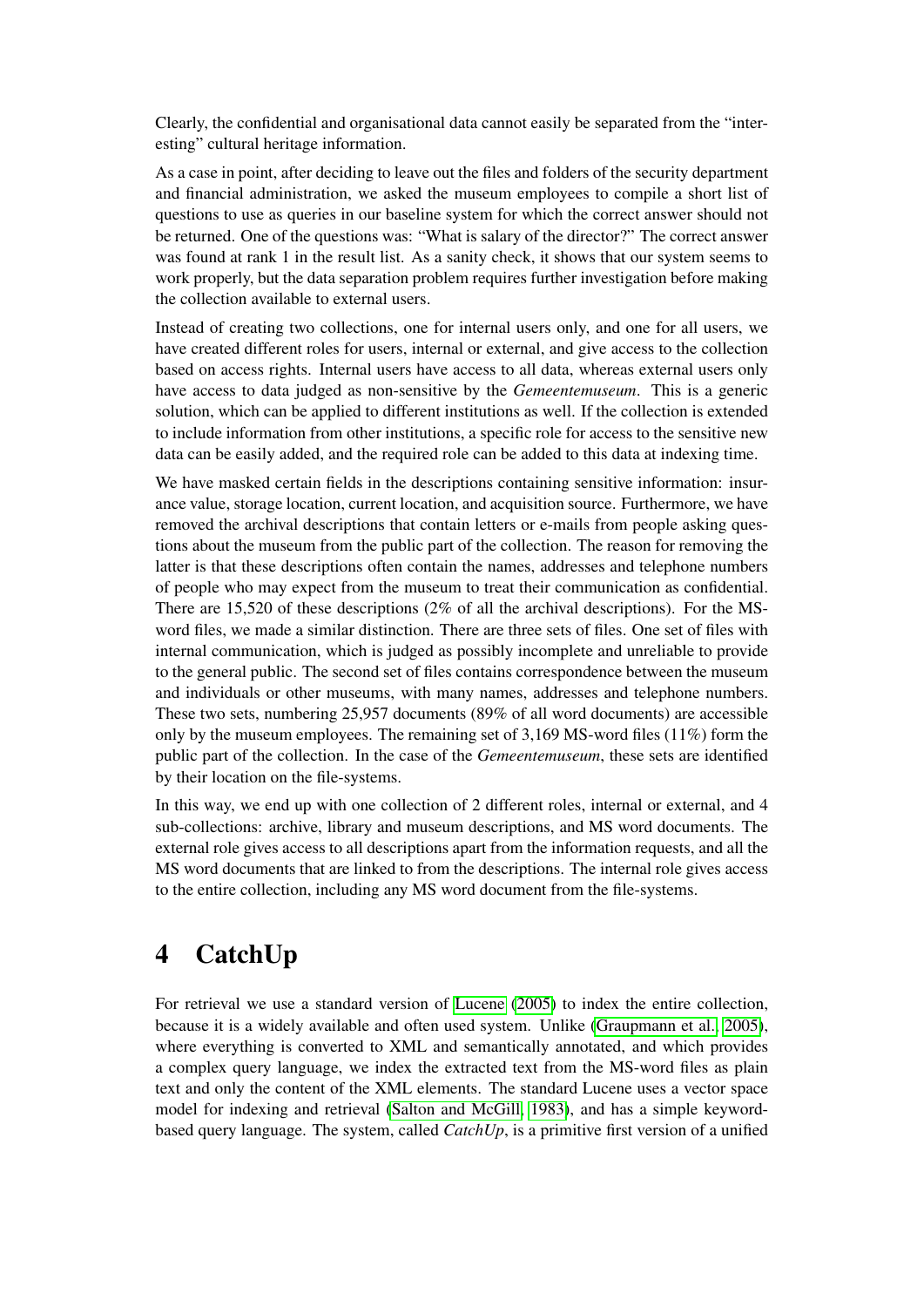system. *CatchUp* gives all users, internal or external, expert or non-expert, easy access to the full digital cultural heritage content of the *Gemeentemuseum*.

#### 4.1 Retrieval Models

For our ranking, we use either a vector-space retrieval model or a language model [\(Hiem](#page-14-8)[stra, 2001\)](#page-14-8).

Our vector space model is the default similarity measure in Lucene, i.e., for a collection D, document  $d$  and query  $q$ :

$$
sim(q, d) = \sum_{t \in q} \frac{tf_{t,q} \cdot idf_t}{norm_q} \cdot \frac{tf_{t,d} \cdot idf_t}{norm_d} \cdot coord_{q,d} \cdot weight_t,
$$
\n(1)

where

$$
tf_{t,X} = \sqrt{\text{freq}(t,X)}\tag{2}
$$

<span id="page-6-0"></span>
$$
i df_t = 1 + \log \frac{|D|}{\text{freq}(t, D)}
$$
\n(3)

$$
norm_q = \sqrt{\sum_{t \in q} t f_{t,q} \cdot idf_t^2} \tag{4}
$$

$$
norm_d = \sqrt{|d|} \tag{5}
$$

$$
coord_{q,d} = \frac{|q \cap d|}{|q|} \tag{6}
$$

and  $weight_t$  an explicit term weight (a query operator that is not used in our experiments).

Our language model is an extension to Lucene [\(ILPS, 2005\)](#page-14-9), i.e., for a collection D, document  $d$  and query  $q$ :

$$
P(d|q) = P(d) \cdot \prod_{t \in q} \left( (1 - \lambda) \cdot P(t|D) + \lambda \cdot P(t|d) \right),\tag{7}
$$

where

<span id="page-6-1"></span>
$$
P(t|d) = \frac{\text{freq}(t, d)}{|d|} \tag{8}
$$

$$
P(t|D) = \frac{\text{freq}(t, D)}{\sum_{d' \in D} |d|} \tag{9}
$$

$$
P(d) = \frac{|d|}{\sum_{d' \in D} |d|} \tag{10}
$$

The smoothing parameter  $\lambda$  regulates the importance of a query term being present in a document, and helps deal with data-sparseness. The standard value for the smoothing parameter  $\lambda$  is 0.15.

We indexed all text from the documents and all the text in the fields of the descriptions. We left out the field names (i.e. the tags) in the index.

We apply post-filtering of the result list for external users, to remove documents from the list that are not part of the public collection. A user can select one or several sub-collections,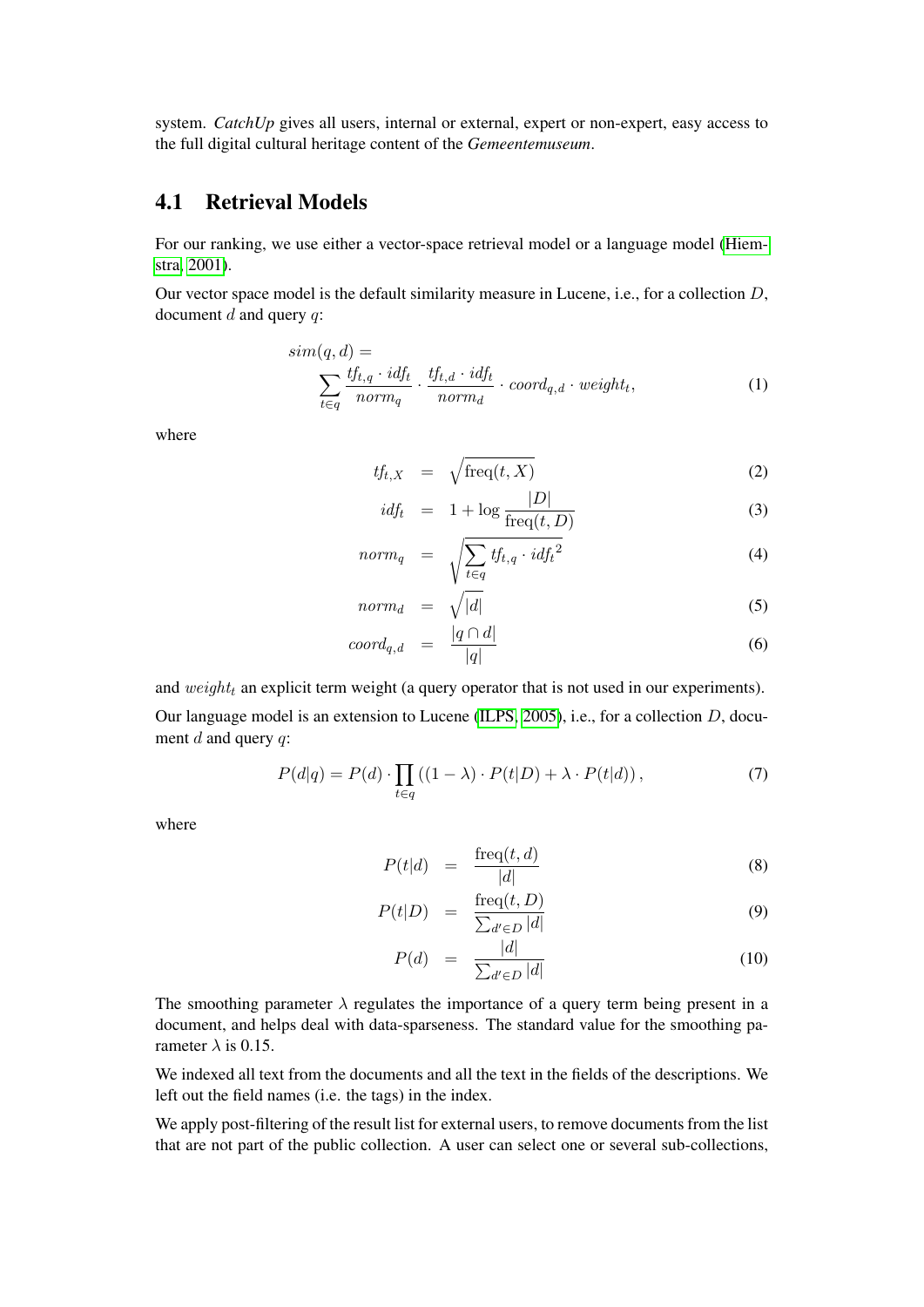

Figure 2: Search box of the CatchUp system providing unified access to all data.

<span id="page-7-1"></span>maintaining the option to search only in the archival descriptions for instance. If a user knows what kind of document she is looking for, this option allows her to narrow down the search. Even if all the sub-collections are selected, there is a colored indicator for every result in the ranked list indicating the source sub-collection of the document (i.e. archival descriptions are indicated with a green dot, object descriptions with a red dot, bibliographic description with a yellow dot, and documents from the file-system with a blue 'w', see Figure [2.](#page-7-1))

The search result is a standard ranked list, based on the selected sub-collections. If all sub-collections are selected, which is the default, documents are retrieved from and terms are weighted on the entire collection. But giving unified access is only part of disclosing all content. The expert systems at the *Gemeentemuseum* have been specifically designed to retrieve highly relevant information. The database oriented approach of fielded-search often leads to high precision. How does our general purpose retrieval engine compare to these expert systems?

# <span id="page-7-0"></span>5 Experiments and Evaluation

Some form of evaluation is required to be able to judge if unified access is indeed a step forward. If retrieval performance with *CatchUp* is significantly worse than with the expert systems, perhaps this kind of unified access is not suitable for disclosing the particular heterogeneous collections of the *Gemeentemuseum*. But how can we compare the retrieval effectiveness of a full-text retrieval system with that of multiple legacy systems? First of all, we need a task which is natural for both types of systems, and second, we need a method to measure how well both systems perform.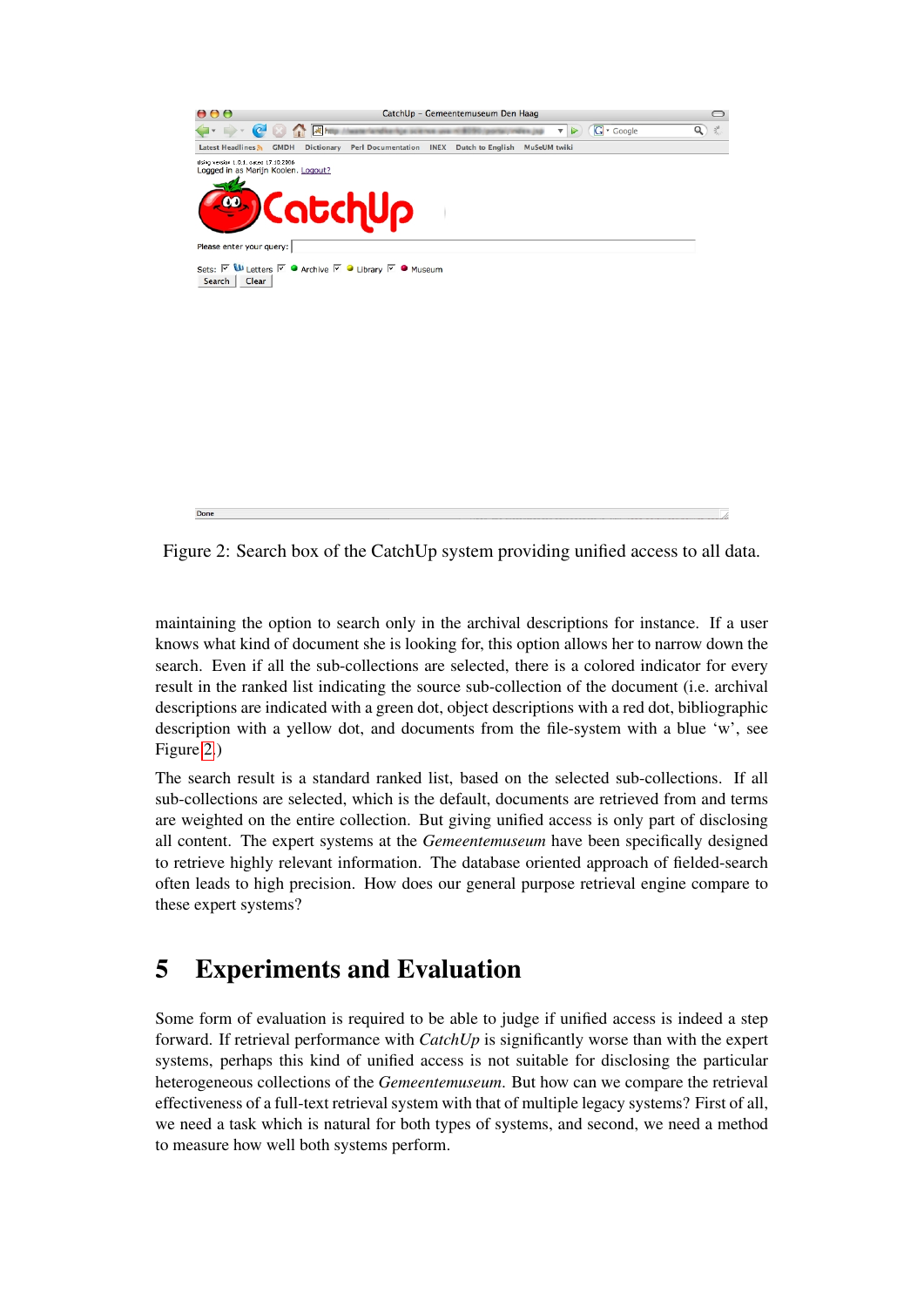### 5.1 Experimental Setup

As a natural task, we used known-item retrieval, i.e., the user is looking for a specific document, which is known to be in the collection. The employees in the museum use the *Kroniek* for such a task on a daily basis. This wouldn't change if they were to switch to a full-text retrieval system, showing that the task makes sense for both types of systems.

We considered using questions send to the museum as topics, but these are often too complex, asking about details that are not described ('What is the title of the painting of a dog in that room with the small bench?'). Therefore we have opted to make create the topics ourselves, but taking the types of questions that visitors ask into account.

We have constructed 66 known-item topics based on documents from all 4 parts of the collection. There are 10 topics for documents of the archive module, 16 for documents of the library module, 23 for documents of the museum module, and 17 topics for documents of the shared file-system. We used the public part of the collection for *CatchUp* on all 66 topics. The *Kroniek* search functions have no direct access to the documents on the file-system, so the 17 topics based on these documents will not have a positive result using *Kroniek*. We assume perfect knowledge of the appropriate module for the other topics. Thus, topics based on archival descriptions are only used on the archive module, etc. For each module, we have searched using the most important—according to the museum experts—field. For the library module, we have entered the query in the *title* field, the *description* field for the museum module, and the *title+description* field for the archive module.

Using the known-items topic set, we compared retrieval effectiveness of *CatchUp* with that of 3 modules of *Kroniek* using two measures for evaluation:

- *Success@10*, i.e. the percentage of topics for which the known-item is found in the first 10 results, and
- *MRR* (Mean Reciprocal Rank), i.e. the mean of reciprocal ranks of all known-item topics. The reciprocal rank of a known-item topic is  $\frac{1}{r}$  if the known-item (the first retrieved relevant document) is found at rank  $r<sup>3</sup>$  $r<sup>3</sup>$  $r<sup>3</sup>$ .

We experimented with both the vector space model and the language model. To determine whether the observed differences between two retrieval approaches are statistically significant, we used the bootstrap method, a non-parametric inference test [\(Efron, 1979;](#page-13-9) [Savoy,](#page-14-10) [1997\)](#page-14-10). We take 100,000 resamples, and look for significant improvements (one-tailed) at significance levels of 0.95 ( $*$ ), 0.99 ( $**$ ), and 0.999 ( $***$ ). For these significance tests, we use *Kroniek* as our baseline, and test both the vector space and language model.

#### 5.2 Results

The results for the success rates are shown in table [2,](#page-9-0) the result for the MRR are given in table [3.](#page-9-1) The results for *Other* are for the topics based on documents from the file-system, which is not part of *Kroniek*. The results for *Kroniek* show a clear distinction in performance for the different topic categories. The library module scores much better than the other two modules, both in success rate and reciprocal rank. For 2 of the 10 Archive topics the known

<span id="page-8-0"></span> $3$ For practical reasons, since the legacy systems have to be operated by hand, we only look at the top 10 results. To allow for a fair comparison, all results reported in the paper assign a reciprocal rank of 0 for all topics not found by the 10th rank.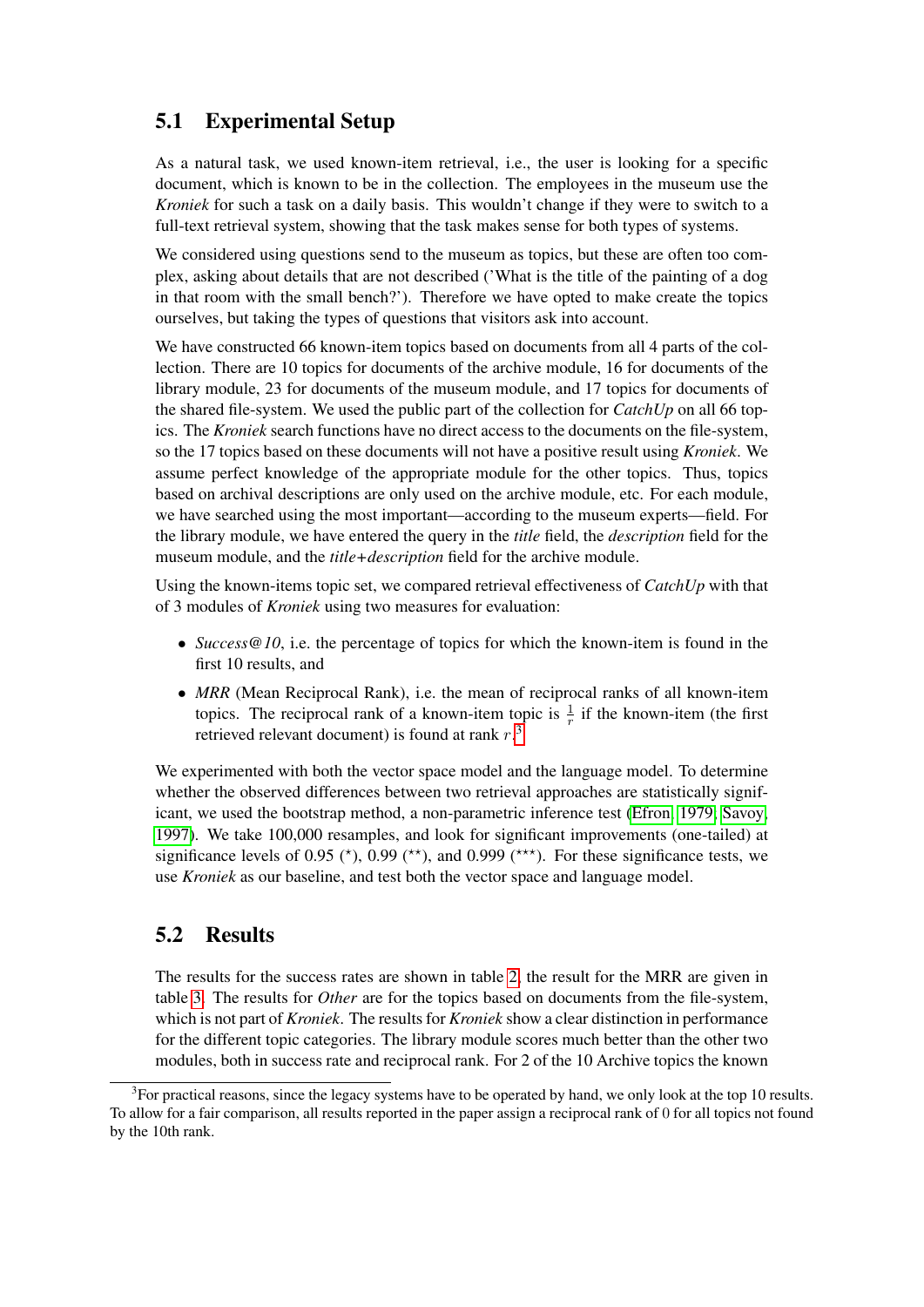|            | # queries | Kroniek (baseline) | CatchUp VSM | CatchUp LM |
|------------|-----------|--------------------|-------------|------------|
| 1. Museum  | 23        | 34.78              | 73.91 **    | $86.96***$ |
| 2. Library | 16        | 62.50              | $81.25*$    | $81.25*$   |
| 3. Archive | 10        | 20.00              | $80.00***$  | $70.00***$ |
| 4. Other   | 17        |                    | 76.47       | 88.24      |
| $1+2+3$    | 49        | 40.82              | $77.55***$  | $81.63***$ |
| $1+2+3+4$  | 66        | 30.30              | $77.27***$  | $83.33***$ |

<span id="page-9-0"></span>Table 2: Success rate by 10th rank for 66 known-item topics.

|            | # queries | Kroniek (baseline) | CatchUp VSM | CatchUp LM  |
|------------|-----------|--------------------|-------------|-------------|
| 1. Museum  | 23        | 0.1560             | $0.4416**$  | $0.5389***$ |
| 2. Library | 16        | 0.5938             | 0.5833      | 0.6719      |
| 3. Archive | 10        | 0.2000             | 0.4004      | 0.3625      |
| 4. Other   | 17        |                    | 0.4761      | 0.5795      |
| $1+2+3$    | 49        | 0.3079             | $0.4795*$   | $0.5463***$ |
| $1+2+3+4$  | 66        | 0.2286             | $0.4786***$ | $0.5549***$ |

<span id="page-9-1"></span>Table 3: Mean Reciprocal Rank for 66 known-item topics.

item is found in the first 10 results, and in both cases as the first result since the success rate is equal to the reciprocal rank. For the Museum topics, more known items are found, but at lower ranks. Assuming that the right module is known for each topic, we can calculate the average score over all three modules. The performance of the *Kroniek* is agreeable in terms of the reciprocal rank: the average rank is roughly three, but less attractive in terms of the success rate: only 40 percent of the topics is satisfied in the top 10.

We now turn to the unified system. For both *CatchUp* versions, where we use the entire collection for all the runs, the success rates across the topic categories are relatively stable. The only notable exception is the lower success rate of the language model on the Archive topics. The MRR scores show that the scores for the Library topics are higher than the scores for the Museum topics, which in turn are higher than the Archive topics. The language model performs better than the vector space model, apart from the Archive topics, for both the success rate and the MRR. Note that the unified system also contains documents from the file-system, for which no metadata exists in one of the modules of the *Kroniek*. For these Other topics, we see very comparable performance to the other sub-collections. This clearly demonstrates the effectiveness of *CatchUp* to retrieve documents for which no manual descriptions are available.

When we compare the scores of *Kroniek with the scores of* CatchUp, both on the individual modules and on the combination of the three modules, we see from the success rates that *CatchUp* retrieves more known items. This holds for both the vector space model and the language model, and all the improvements are significant. When including the *Other* topics, for which *Kroniek* cannot retrieve the right documents, the performance of *CatchUp* is only improving. For the reciprocal rank scores, the improvements of the Library and Archive are not significant. The improvements for the Museum topics and the combined topics  $1+2+3$ , the improvements are significant. The only part where the *Kroniek* comes close is in the library module. For the topics on bibliographic descriptions *Kroniek* ranks the known items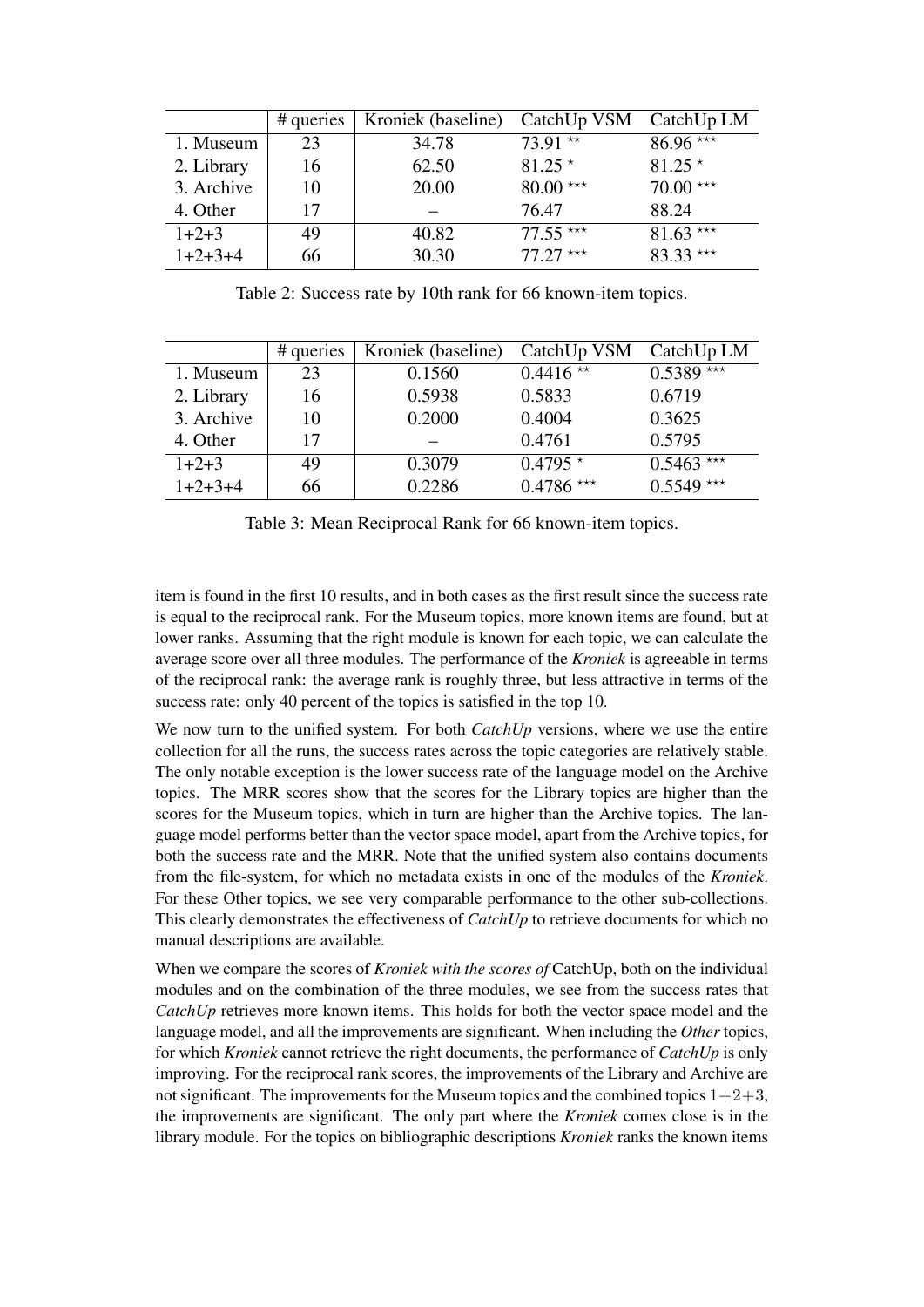|               | <b>Frequency</b> |           |  |
|---------------|------------------|-----------|--|
| <b>Type</b>   | Top $10$         | Top 1,000 |  |
| <b>Museum</b> | 2.36             | 350       |  |
| Library       | 1.91             | 172       |  |
| Archive       | 1.97             | 143       |  |
| <i>Other</i>  | 3.76             | 190       |  |

<span id="page-10-0"></span>Table 4: Average distribution of the sub-collection documents in the top-10 and top-1000.

better than the vector space model version of *CatchUp*. The language model outperforms *Kroniek* on all subsets of the topics. Summarising, the results show that *CatchUp* clearly outperforms *Kroniek*, with both the vector space model and the language model approach, and the improvements are significant in most cases. This is a non-trivial accomplishment, given that *CatchUp* is searching the entire, combined collection and *Kroniek* is searching only on the appropriate sub-collection.

#### 5.3 Analysis

How can these results be explained? The archival descriptions are very short, so a bias in our retrieval models towards longer documents might lead to a skewed distribution of results with very little archival descriptions. However, the library descriptions are even shorter on average, and as mentioned above, the library topic scores are much better. Now, if we look at the distribution of the top 10 and top 1,000 results (see Table [4\)](#page-10-0) we see that the archival and library description types appear in the top 10 with more or less the same frequency. We show the distribution of result types for the language model run, the distribution of results for the vector space model run is almost exactly the same.

The word files are retrieved much more often in the top 10, while they form only a small part of the collection (in the public part, only 0.3% of the documents are word files.) One possible reason for this phenomenon is that the documents on the file-system contain more text, with higher term frequencies for many query terms. In documents about Mondriaan, the keyword 'Mondriaan' often occurs many times. Both the Vector Space model and the Language Model use the term frequency,  $t_f$  in equation [\(2\)](#page-6-0) and  $freq(t, d)$  in equation [\(8\)](#page-6-1), as an indicator of relevance. For these models, there seems to be a bias towards these natural language documents, because in making metadata descriptions, people are careful to enter terms only when necessary, leading to lower term frequencies. If we look at the top 1000, the museum descriptions are more frequently retrieved than word documents, which is not strange, since there are far more museum object descriptions than word files. The museum object descriptions are also retrieved more often than the library and archive descriptions, which is very probably caused by the fact that museum descriptions are much longer.

So, as there seems to be a preference for longer documents, the lower score on the archive topics might be because of their small size. But why then, do the library topics score so much better? One aspect that can influence retrieval performance is query length (Table [5\)](#page-11-0). Two of the library queries, and two of the museum queries contain words that are removed through stopword removal. These words are excluded from the numbers in Table [5.](#page-11-0) The average query length per category shows that the queries for the library and archive module and for the word files, for which performance is better than for the queries for the archival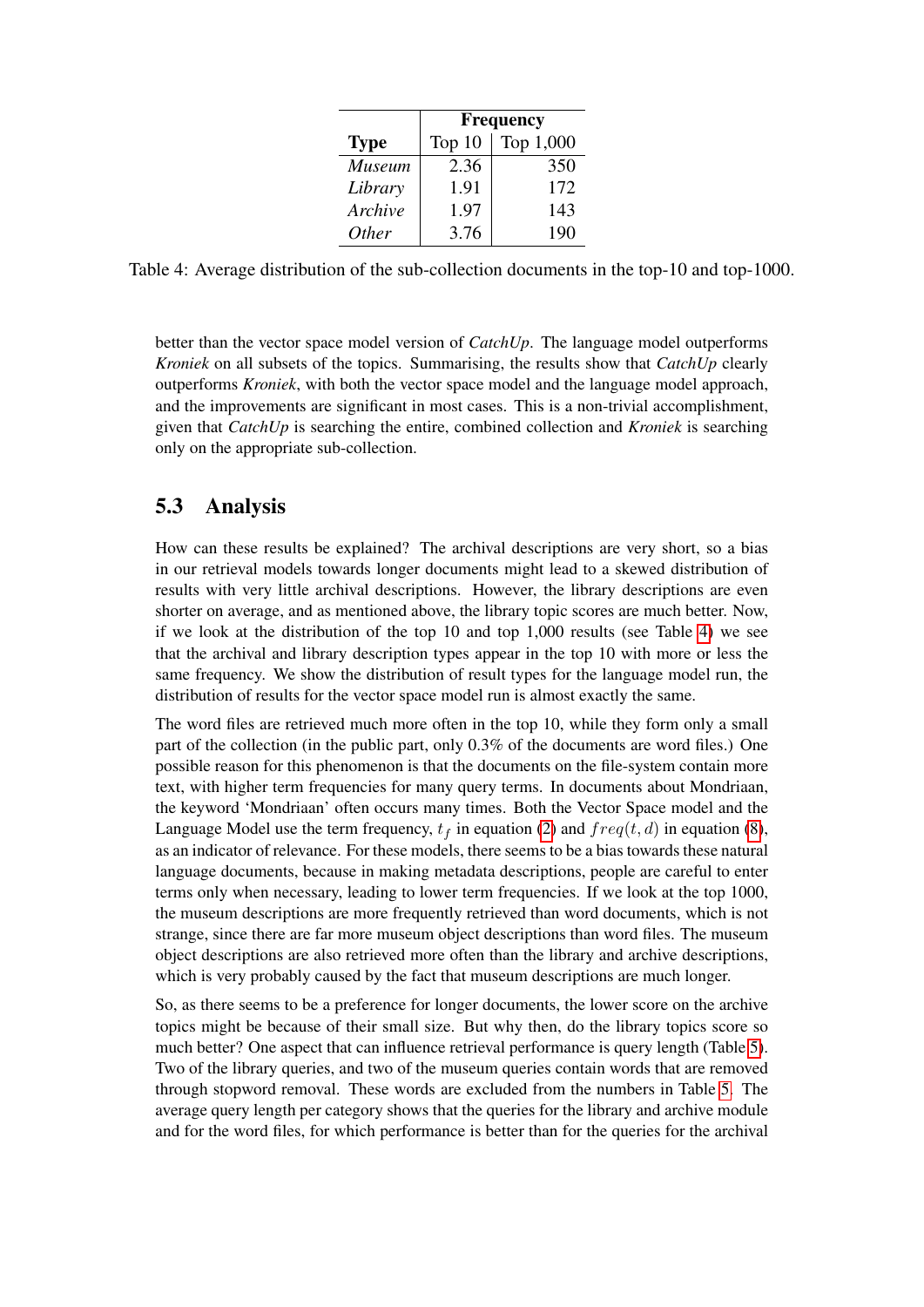| Category      | # queries | <b>Query terms</b> |                |  |
|---------------|-----------|--------------------|----------------|--|
|               |           | Total #            | Avg. # $(\% )$ |  |
| All           | 66        | 179                | 2.71           |  |
| Library       | 16        | 40                 | 2.50           |  |
| Archive       | 10        | 24                 | 2.40           |  |
| <b>Museum</b> | 23        | 62                 | 2.70           |  |
| <i>Other</i>  | 17        | 53                 | 3.12           |  |

<span id="page-11-0"></span>Table 5: Average query length per sub-collection.

descriptions, deviate from the average over all queries. The library and archive queries are shorter than average, while the *other* queries are longer than average. The library queries are slightly longer than the archive queries on average, but the Archive topic scores are much lower than the Library topic scores. There is no clear effect of query length on retrieval performance.

Another possible explanation is that museum object and bibliographic descriptions target a unique resource, while looking for a specific description about an exhibition is a harder task, since events such as exhibitions are often described by multiple archival descriptions. If the system retrieves several descriptions about the same exhibition, one or more of them might be relevant for Ad Hoc topics, which often have more general information needs. With known-item topics, even though the system might retrieve several descriptions about the same event we're looking for, we consider only one specific description as relevant. One thing pointing in this direction is the big difference between the success rates and MRR scores for both the vector space and language model, which rank 80% and 70% of the known items in the top 10 results respectively, but rank them poorly compared to the known items in the other topic sets. To investigate this, we need to look at recall, which makes little sense for known item topics. We are currently working on constructing an Ad Hoc topic set, which should make it possible to study this aspect of archival descriptions more extensively.

To find an explanation for the *Kroniek* scores, we investigated the occurrence of query terms in specific fields in the *Kroniek* records. In the archive module, the title fields seems to be the most useful access point. The 10 known-item queries aiming archival descriptions contain 24 terms. Of these, 9 (38%) can be found in the *title* field of the known items. No query terms were found in the description field, indicating that using the *title+description* access point is not more useful than the *title* field alone. For the museum module, the 23 known-item queries contain 62 terms, and 20 of them (32%) are found in the *description* field, making it the most useful field. A few other fields are very useful as well. The *creator* and *notes* fields contain 11 query terms (18%). There are 16 queries about known-items in the library module, containing 38 terms. The *title* is extremely useful in this case, as 26 out the 38 query terms (68%) can be found in the *title* field of the known items. Another important field is the *internal link title*, containing 20 of the query terms (53%). The fields that the museum employees use indeed seem to be the most useful fields, although the *title+description* access point seems to offer no advantage over the *title* field alone. But the percentages of query terms found in these fields explain why the library module of *Kroniek* scores so much better on the known-item topics.

To sum up, *CatchUp* seems to be a bias towards natural language documents, as they are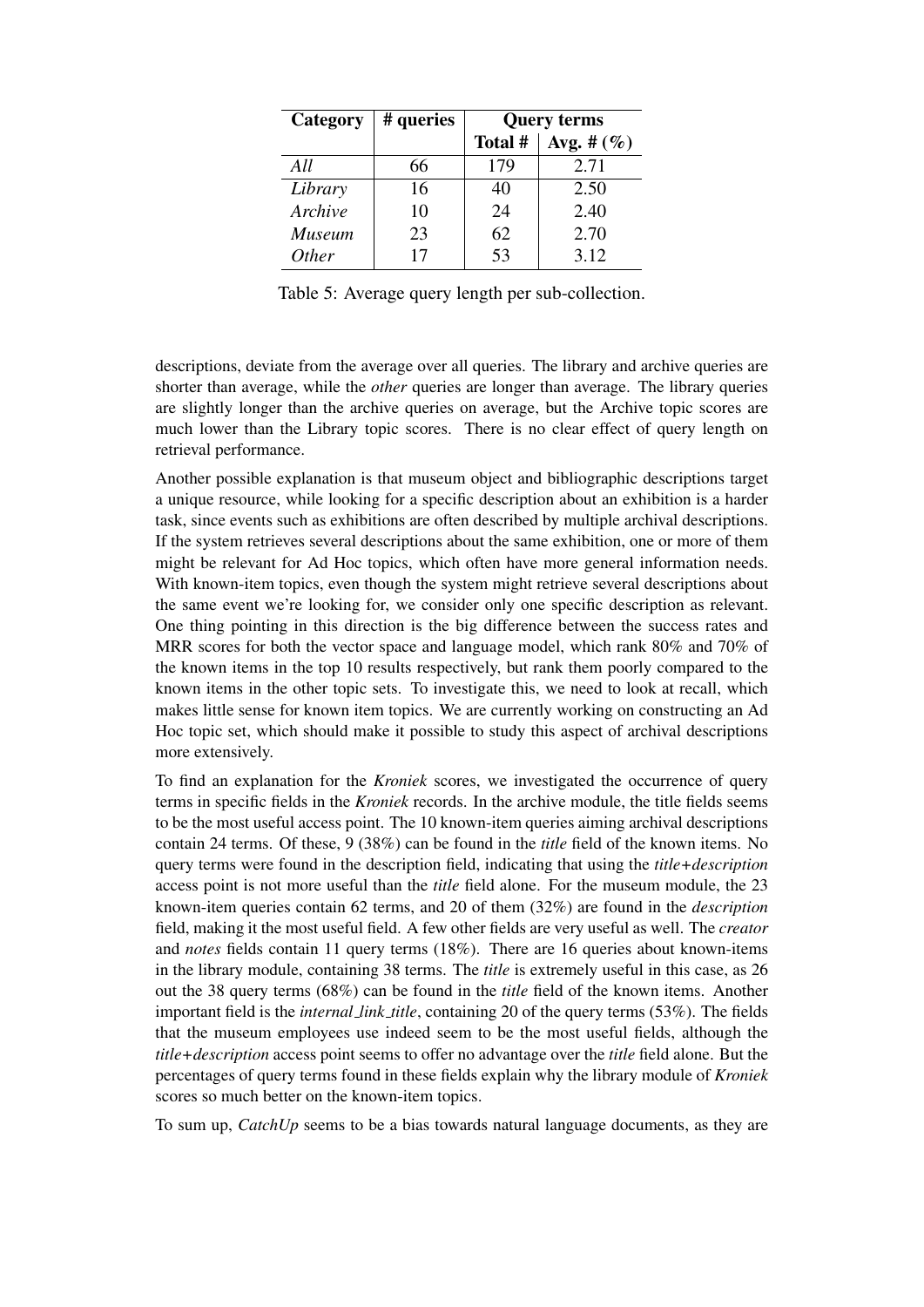retrieved more often, but this does not lead to a clear difference in performance between known item topics based on natural language documents and known item topics based on descriptions. Among descriptions, there are also some important aspects. Some fields are better access points than others. For the legacy systems, this is important information, whereas for a standard free-text retrieval system, the location of terms in the document plays no role. However, this information can possibly be used to push up the descriptions in the ranking.

### <span id="page-12-0"></span>6 Discussion and Conclusions

This paper proposed an unconditional IR approach to heterogeneous data, in which heterogeneous data from legacy systems is merged and all metadata structure is flattened, turning a metadata retrieval problem effectively into a free-text retrieval problem. Such an approach raises the following two research questions:

- 1. Is a full-text IR solution suitable for unified access to all data and metadata?
- 2. If yes, how does the effectiveness of such a system compare to that of existing, separate, tailor-made expert systems?

In order to answer these questions we conducted an extensive case study based on the realistic context of an existing *cultural heritage institution* (CHI).

In order to build a unified system, we exported propriety metadata formats into an open XML format, and extracted the text from the available full text documents (i.e., Word, PDF). By indexing the resulting documents as plain text using a standard search engine, the resulting system gives access to multiple collections, and can provide relevant information from each sub-collection. The main advantages of a single system is that it is easier to search for information, since it requires no knowledge of the particular sub-collections (i.e., which sub-collection contains the requested information?), nor knowledge of the particular format of the dedicated system (i.e., what search field contains the requested information?). There is a single access point for all combined data. Hence our answer to the first question is that, by converting all digital content to text and indexing it with a standard IR system, we can effectively build a unified system providing access to all data.

The cultural heritage institutions already have working systems providing specialized searching and retrieval tailored to the particular needs of the particular sub-collection. Hence, it is far from clear that a unified system searching all data can lead to comparable retrieval performance. Hence, we performed a comparative evaluation of the legacy systems and the unified system, based on a set of 66 known-item topics spanning all sub-collections. The results show that the performance of the unified system is significantly better than the legacy systems. Hence our answer to the second question is that the performance of a unified system can meet and exceed the performance of individual legacy systems.

Note that the unified system is searching the combined collection, where we assumed perfect sub-collection selection for the legacy systems. The results list contains results from all sub-collections, although the distribution of results seems biased to the longer free-text documents from the file system. This is not necessarily unwanted (e.g., [Singhal et al.,](#page-14-11) [1996\)](#page-14-11), but will affect the relative performance of known-item topics from different categories. One solution would be to impose appropriate weights on the sub-collections, which could be estimated from the relative relevance over a large set of queries, as to ensure any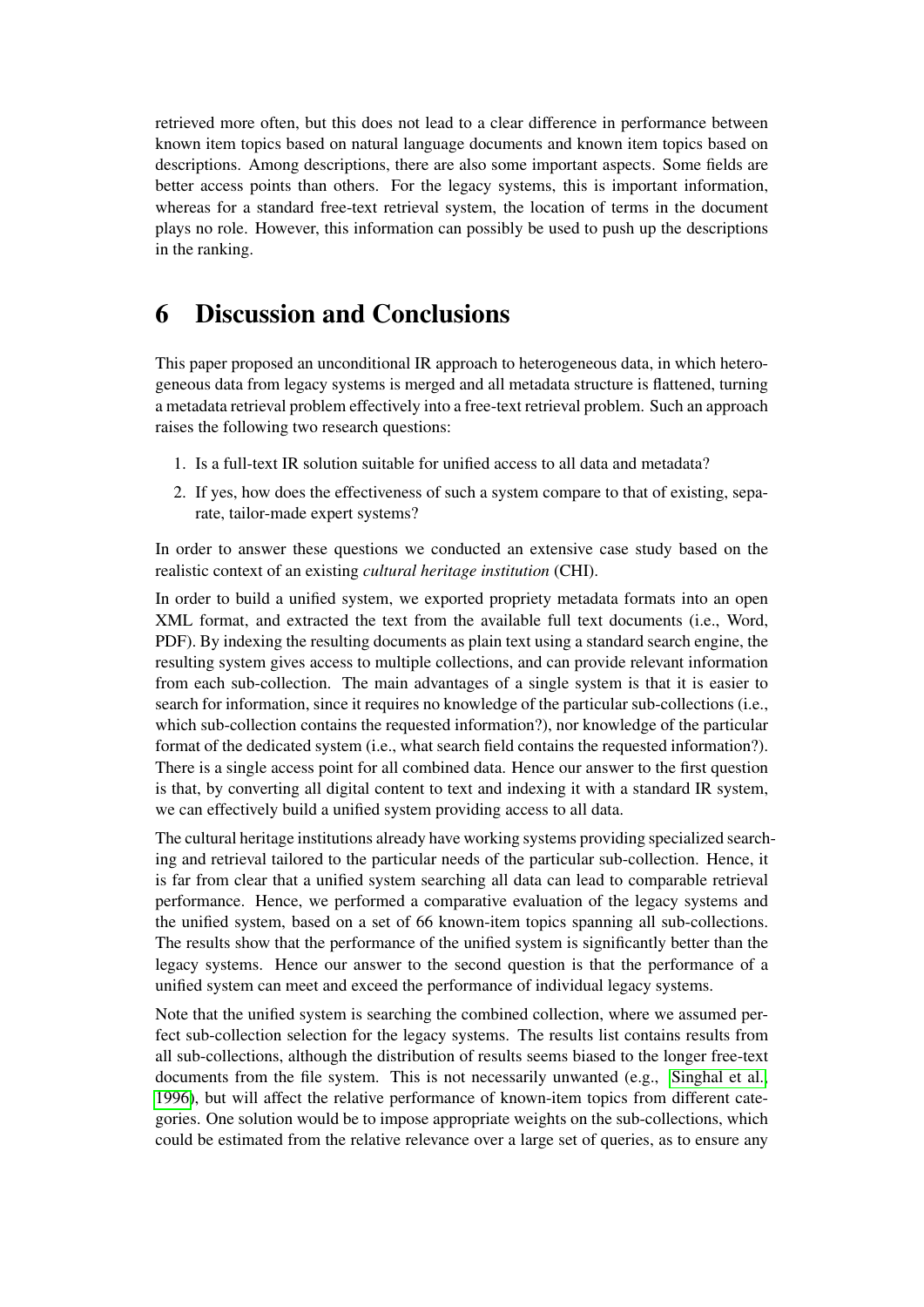undesired bias [\(Kraaij et al., 2002;](#page-14-12) [Kamps et al., 2004\)](#page-14-13). Another solution is to exploit the structure preserved in the XML version of the data, by allowing users to formulate more expressive queries [\(Carmel et al., 2003;](#page-13-10) [Kamps et al., 2006\)](#page-14-14). We are currently investigating such improvements of the unified system.

Although our case study focused on cultural heritage, the problems to provide unified access to heterogeneous data is much broader, and our findings may also directly apply to other enterprise search scenarios [\(Hawking, 2004\)](#page-13-1). Therefore, our overall finding is that an IR approach to turn a metadata retrieval problem into a free-text retrieval problem, is a viable option to give access to heterogeneous collections.

#### Acknowledgments

This research is part of the MUSEUM (MUltiple-collection SEarching Using Metadata; <http://www.nwo.nl/catch/museum/>) project of the CATCH (Continuous Access To Cultural Heritage) research program in the Netherlands.

This research was supported by the Netherlands Organization for Scientific Research (NWO, grants # 612.066.302, 612.066.513, 639.072.601, and 640.001.501), and by the E.U.'s 6th FP for RTD (project MultiMATCH contract IST-033104).

### References

<span id="page-13-7"></span>AbiWord. Word processing for everyone, 2007. <http://www.abisource.com/>.

- <span id="page-13-0"></span>R. Baraglia, D. Laforenza, and F. Silvestri. SIGIR workshop report: the SIGIR heterogeneous and distributed information retrieval workshop. *SIGIR Forum*, 39(2):19–24, 2005.
- <span id="page-13-10"></span>D. Carmel, Y. S. Maarek, M. Mandelbrod, Y. Mass, and A. Soffer. Searching XML documents via XML fragments. In C. Clarke, G. Cormack, J. Callan, D. Hawking, and A. Smeaton, editors, *Proceedings of the 26th Annual International ACM SIGIR Conference on Research and Development in Information Retrieval*, pages 151–158. ACM Press, New York NY, USA, 2003.
- <span id="page-13-3"></span>CIDOC. The cidoc conceptual reference model, 2006. [http://cidoc.ics.forth.](http://cidoc.ics.forth.gr/) [gr/](http://cidoc.ics.forth.gr/).
- <span id="page-13-5"></span>DCMI. Dublin core metadata initiative, 2006. <http://dublincore.org>.
- <span id="page-13-4"></span>L. Dempsey and R. Heery. Metadata: a current view of practice and use. *Journal of Documentation*, 54:145–172, may 1998. ISSN 0022-0418.
- <span id="page-13-6"></span>DigiCULT. Technology challenges for digital culture, 2005. [http://www.digicult.](http://www.digicult.info/) [info/](http://www.digicult.info/).
- <span id="page-13-9"></span>B. Efron. Bootstrap methods: Another look at the jackknife. *Annals of Statistics*, 7:1–26, 1979.
- <span id="page-13-2"></span>R. Fagin, R. Kumar, K. McCurley, J. Novak, D. Sivakumar, J. Tomlin, and D. Williamson. Searching the workplace web. In *Proceedings of the Twelfth International World Wide Web Conference, Budapest*, 2003.
- <span id="page-13-8"></span>J. Graupmann, R. Schenkel, and G. Weikum. The SphereSearch Engine for unified ranked retrieval of heterogeneous XML and web documents. In *VLDB '05: Proceedings of the 31st international conference on Very large data bases*, pages 529–540, Trondheim, Norway, 2005. VLDB Endowment.
- <span id="page-13-1"></span>D. Hawking. Challenges in enterprise search. In *Proceedings of the Australasian Database Conference ADC2004*, pages 15–26, Dunedin, New Zealand, January 2004.